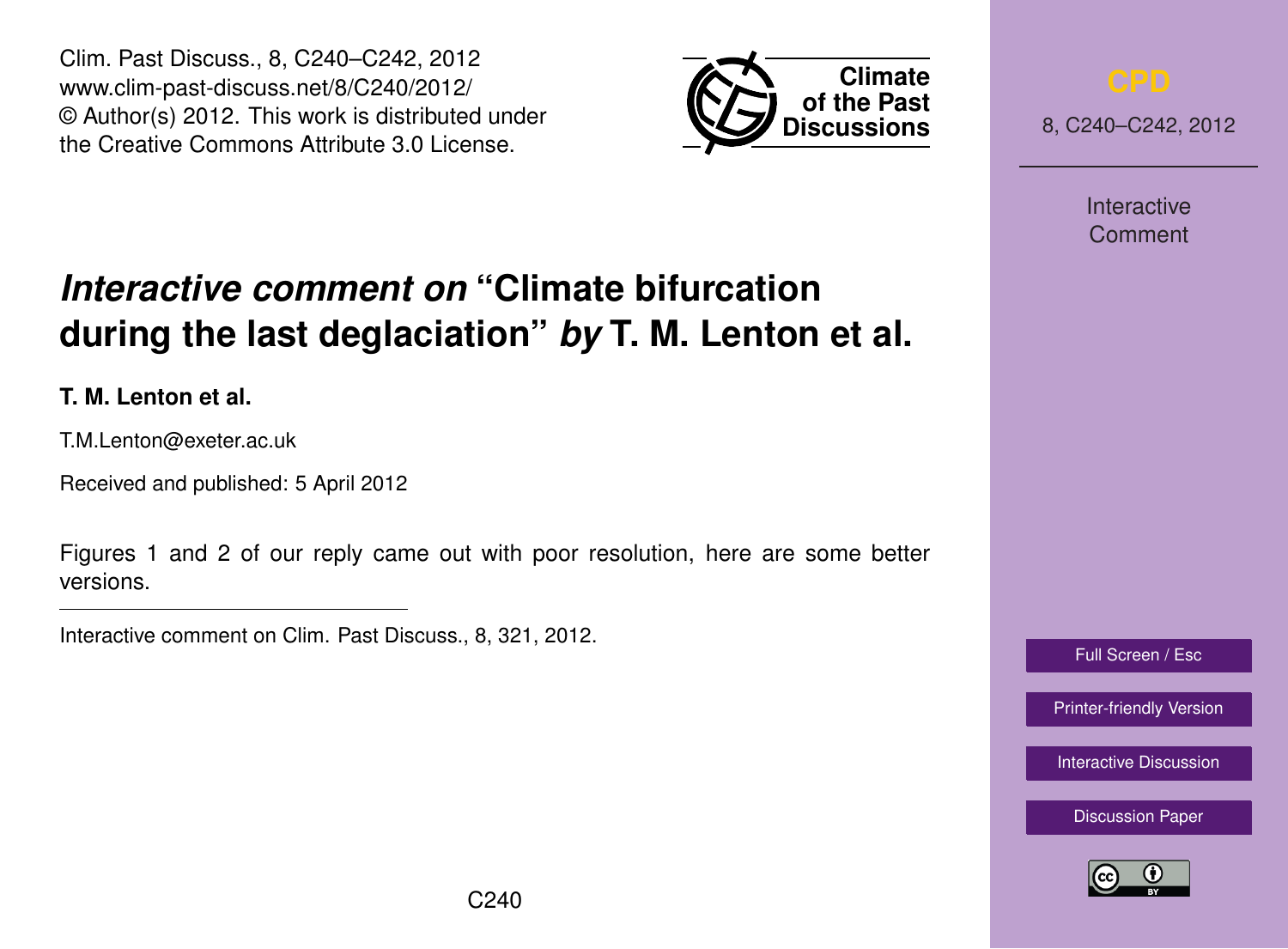

**Fig. 1.** Analysis of (top row) GISP2 d18O 22.9-11.7 ka, detrending (red line) with a filtering bandwidth of 5, (second row) detrended data, (third row) ACF-indicator, (bottom row) variance.

8, C240–C242, 2012

Interactive Comment

Full Screen / Esc

[Printer-friendly Version](http://www.clim-past-discuss.net/8/C240/2012/cpd-8-C240-2012-print.pdf)

[Interactive Discussion](http://www.clim-past-discuss.net/8/321/2012/cpd-8-321-2012-discussion.html)

[Discussion Paper](http://www.clim-past-discuss.net/8/321/2012/cpd-8-321-2012.pdf)